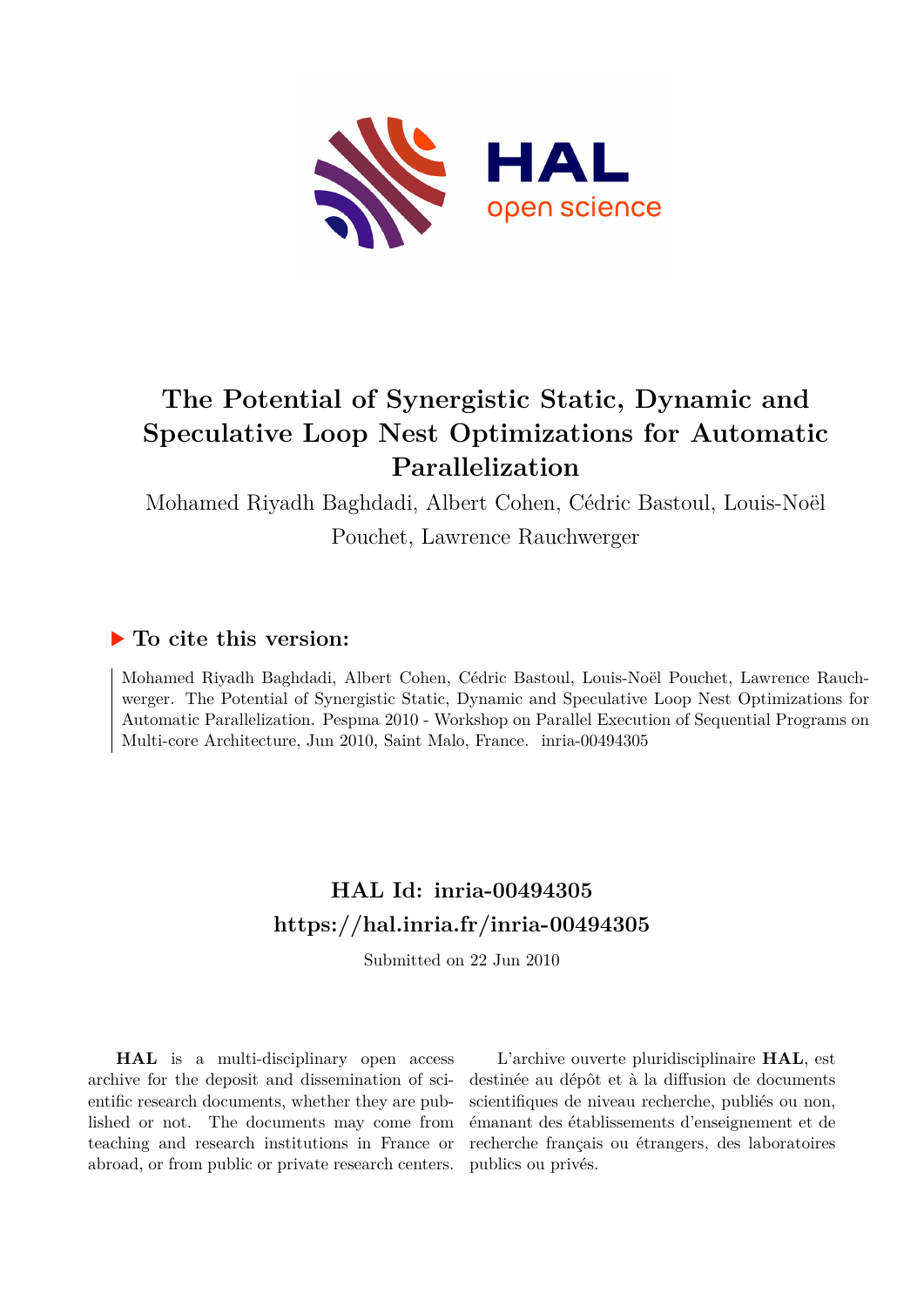# The Potential of Synergistic Static, Dynamic and Speculative Loop Nest Optimizations for Automatic Parallelization

Riyadh Baghdadi<sup>1</sup>, Albert Cohen<sup>1</sup>, Cedric Bastoul<sup>1</sup>, Louis-Noël Pouchet<sup>2</sup> and Lawrence Rauchwerger<sup>3</sup> <sup>1</sup> INRIA Saclay and LRI, Paris-Sud 11 University <sup>2</sup> The Ohio State University <sup>3</sup> Dept. of Computer Science and Engineering, Texas A&M University

### 1. Introduction

Research in automatic parallelization of loop-centric programs started with static analysis, then broadened its arsenal to include dynamic inspection-execution and speculative execution, the best results involving hybrid static-dynamic schemes. Beyond the detection of parallelism in a sequential program, scalable parallelization on many-core processors involves hard and interesting parallelism adaptation and mapping challenges. These challenges include tailoring data locality to the memory hierarchy, structuring independent tasks hierarchically to exploit multiple levels of parallelism, tuning the synchronization grain, balancing the execution load, decoupling the execution into thread-level pipelines, and leveraging heterogeneous hardware with specialized accelerators.

The polyhedral framework allows to model, construct and apply very complex loop nest transformations addressing most of the parallelism adaptation and mapping challenges. But apart from hardware-specific, back-end oriented transformations (ifconversion, trace scheduling, value prediction), loop nest optimization has essentially ignored dynamic and speculative techniques. Research in polyhedral compilation recently reached a significant milestone towards the support of dynamic, data-dependent control flow. This opens a large avenue for blending dynamic analyses and speculative techniques with advanced loop nest optimizations. Selecting real-world examples from SPEC benchmarks and numerical kernels, we make a case for the design of synergistic static, dynamic and speculative loop transformation techniques. We also sketch the embedding of dynamic information, including speculative assumptions, in the heart of affine transformation search spaces.

### 2. Experimental Study

We consider four motivating benchmarks, illustrating three combinations of dynamic analyses and loop transformations.

Our experiments target three multicore platforms:

- 2-socket quad-core Intel Xeon E5430, 2.66GHz, 16GB RAM  $-8$  cores;
- 4-socket quad-core AMD Opteron 8380, 2.50GHz, 64GB RAM  $-16$  cores;
- 4-socket hexa-core Intel Xeon E7450, 2.40GHz, 64GB RAM  $-24$  cores.

We use OpenMP as the target of automatic and manual transformations. Baseline and optimized codes were compiled with Intel's compiler ICC 11.0, with options -fast -parallel -openmp.

#### 2.1 Dynamic techniques may be neither necessary nor profitable

The SPEC CPU2000 183.equake and 179.art benchmarks have frequently been used to motivate dynamic parallelization techniques. We show that static transformation and parallelization techniques can easily be extended to handle the limited degree of datadependent behavior in these programs.

Figure 1 shows the smvp() function of equake, well known for its "sparse" reduction pattern (a histogram computation). The value of col is read from an array; it is not possible to establish at compilation time whether and when dependences will occur upon accumulating on w[col][0]. Zhuang et al. [14] used automatically generated inspection slices to parallelize this loop. The inspector slice is a simplified version of the original loop to anticipate the detection of dynamic dependences. In the case of equake, it computes the values of col within a sliding window of loop iterations to detect possible conflicts and build a safe schedule at run-time.

Speculation has also been used to handle unpredictable memory accesses in equake. Oancea et al. [7] implemented a speculative system to spot conflicts at runtime. When a thread detects a dependence violation, it kills other speculative threads and rolls back. If the number of rollbacks exceeds 1%, the execution proceeds in serial mode. This approach is similar to [6] which uses transactional memory to implement thread-level speculation to parallelize equake. Speculation is an interesting solution for dynamic parallelization, but has a high overhead due to memory access tracing, dependence checking, rollback and/or commit overhead.

Interestingly, in the case of equake, one may avoid inspection and speculation altogether. It is sufficient to enforce atomic execution of the sparse reduction to w[col][0]. This can be done with hardware atomic instructions. An alternative is to privatize the w array to implement a conflict-free parallel reduction. This induces some overhead to scan the private arrays (as many as concurrent threads) and sum up the partial accumulation results.

In the case of art, atomic execution of the tailing part of the match() function is also sufficient to make an outer loop parallel, see Figure 2. Since we are also dealing with a reduction, the privatization alternative applies as well.

Figure 3 compares the speedup results of static loop transformation vs. speculative conflict management with Intel's McRT Software Transactional Memory (STM) [12]. We run the full benchmark programs on their ref dataset. For equake, the static version uses a hardware atomic instruction version. The STM version fails to deliver any speedup while the version with hardware atomic instructions scales reasonably well.<sup>1</sup> For art, the static version uses privatization. The critical section is executed rarely and the grain

<sup>&</sup>lt;sup>1</sup> As already pointed out in [3].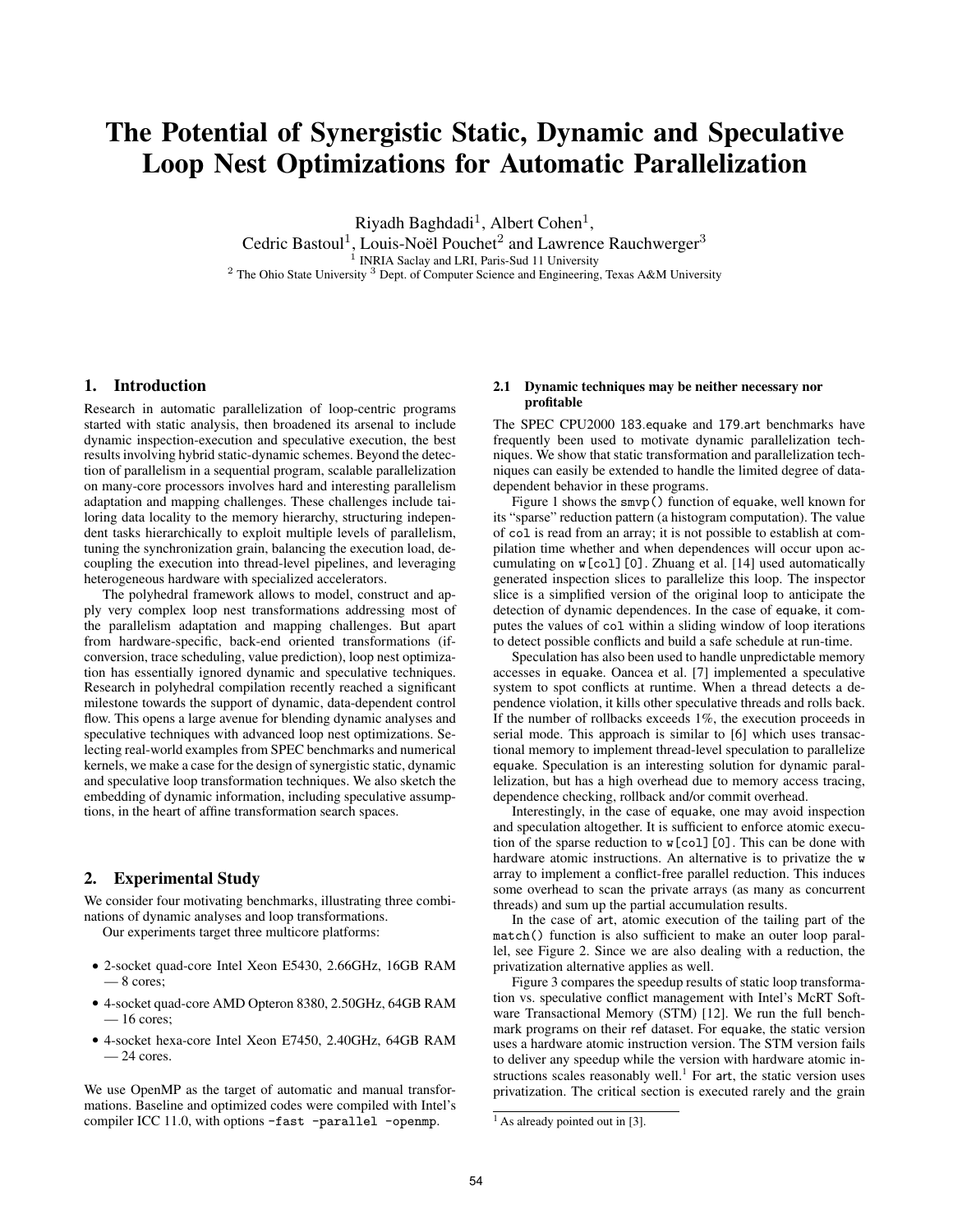| for $(i=0; i \le nodes; i++)$ {            |
|--------------------------------------------|
| $Anext = Aindex[i];$                       |
| Alast = $Aindex[i+1]$ ;                    |
|                                            |
| sum0 = A[Anext][0][0]*v[i][0]+             |
|                                            |
| $A[Anext] [0] [1]*v[i] [1]+$               |
| A[Anext][0][2]*v[i][2];                    |
|                                            |
| Anext++;                                   |
| while (Anext <alast) td="" {<=""></alast)> |
| $col = Acol[Anext];$                       |
|                                            |
| sum0 += $A[Anext][0][0][0]*v[col][0]+$     |
|                                            |
| $A[Anext] [0] [1]*v[col] [1]+$             |
| $A[Anext] [0] [2]*v[col] [2];$             |
|                                            |
| // Sparse reduction                        |
| $w[col][0]$ += A[Anext][0][0]* $v[i][0]$ + |
| $A[Anext] [1] [0]*v[i] [1]+$               |
| $A[Anext] [2] [0]*v[i] [2];$               |
|                                            |
|                                            |
| Anext++;                                   |
| ł                                          |
| $w[i][0] += sum0;$                         |
| ł                                          |
|                                            |

Figure 1. equake, core of the smvp() function

```
if (match_confidence > highest_confidence[winner]) {
 highest_confidence[winner] = match_confidence;
 set_high[winner] = TRUE;
}
```
Figure 2. art, end of the match() function

of parallelism is much bigger, which allows the STM version to yield some speedups although the statically privatized version still performs better.

We also conducted experiments with different datasets. In the case of equake, it has a tremendous impact on the relative performance of the static privatization and hardware atomic versions, as shown in Figure 4. With the smaller train dataset, the privatization version outperforms the hardware atomic version because the private arrays fit in the cache and privatization removes all contention on the hardware atomic instructions. As a side effect, this result advocates for an adaptive compilation scheme generating multiple versions and a decision tree to dynamically select the most appropriate version depending on program behavior and/or on features of the input data.

For both benchmarks, we expect more complex loop transformations like loop tiling to further improve scalability. But we could not yet find a tool to automate the process. Instead of pursuing the manual transformation exploration, we prefer to test this hypothesis on another set of benchmarks more amenable to automatic parallelization with classical loop transformation tools. This will be the subject of the next section.

|        | Static only |      |     | ГМ   |      |      |
|--------|-------------|------|-----|------|------|------|
|        |             |      |     | O    |      | 24   |
| equake |             | 6.51 | .18 |      | 0.34 | .24  |
| art    | 3.69        |      |     | 3.60 | 3.69 | 3.98 |

#### 2.2 Complex loop transformations on data-dependent control flow

Dynamic inspection and speculation are very appropriate for equake, but we showed that it is not strictly needed to resort to dynamic analysis to achieve good performance. Moreover it is not always possible to generate lightweight instrumentation slices or

|               | train(small) |      |      | ref  |      |      |
|---------------|--------------|------|------|------|------|------|
|               |              | 16   | 24   |      | 16   | 24   |
| Locks         | 0.15         | 0.21 | 0.09 | 0.17 | 0.22 | 0.12 |
| <b>STM</b>    | 0.21         | 0.27 | 0.16 | 0.22 | 0.34 | 0.24 |
| HW atomic     | 3.18         | 5.84 | 5.73 | 2.71 | 6.51 | 7.18 |
| Privatization | 5.13         | 6.32 | 6.01 | 1.48 | 2.78 | 2.04 |

Figure 4. Speedups for variants of equake on train and ref datasets

profitable speculation schemes in general [9]. A good example where we can not extract an efficient inspector is the Givens rotation kernel in Figure 5. It features two nested data-dependent conditions to distinguish between different complex sine/cosine computations. These conditions prevent optimization and parallelization in classical frameworks restricted to affine conditional expressions and loop bounds [2,5].

There are loop-carried dependences from and to all three conditional branches. These are flow dependences and cannot be eliminated by array expansion (privatization, renaming) techniques. No dynamic parallelism detection method alone can find scalable parallelism on this example: it may only extract parallelism in the inner loops (which can also be extracted with static techniques, but does not bring significant performance benefit). The loop nest must be transformed to express coarser grain parallelism at the outer loop level. This is the specialty of affine transformations in the polyhedral framework: here, a composition of privatization, loop skewing and loop tiling would be possible [5]. The question is how to automate this transformation.

Fortunately, profiling the kernel shows that the third (else) branch is almost always executed on dense matrices. With the assumption that the third branch is almost always executed, one may speculatively ignore the dependences arising from the first two branches. Even better, one may virtually eliminate the if conditionals from the loop nest, yielding a static control loop nest. With these assumptions PLUTO [2] is able to tile the loop nest, which greatly enhance the scalability of the parallelization. The first part of result is shown in Figure  $6<sup>2</sup>$ . As announced earlier, it is more complex than tiling: the loop nest also needs to be skewed to allow the outer loops to be permuted. This transformation is always correct, even when the control flow takes one of the two cold branches. It happens to preserve the dependences arising from the two cold branches as well. We are in an ideal situation where the speculative assumption offers extra flexibility in applying complex transformations, but does not incur any runtime overhead. The end result is a  $7.02 \times$  speedup on 8 cores for  $5000 \times 5000$  matrices, see Figure 8.

Interestingly, the fact that dependences are compatible with a composition and loop skewing and loop tiling can also be captured with conservative, purely static methods, as demonstrated by Benabderrahmane et al. [1], resulting in the exact same code.

#### 2.3 Dynamic techniques helping loop transformations

In the previous experiments, different static methods were always capable of extracting scalable parallelism. Figure 7 shows the forward elimination step of the Gauss-J kernel, a Gauss-Jordan elimination algorithm looking for zero diagonal elements at each elimination step. Pivoting is the main source of data-dependent control flow.

Just like the Givens rotation kernel, a combination of skewing and tiling is required to achieve the best performance. Static analy-

 $^{2}$ floord(n, d) and ceild(n, d) implement  $n/d$  and  $(n + d - 1)/d$ respectively, where / is the Euclidian division and not the truncating integer division of C and most ISAs.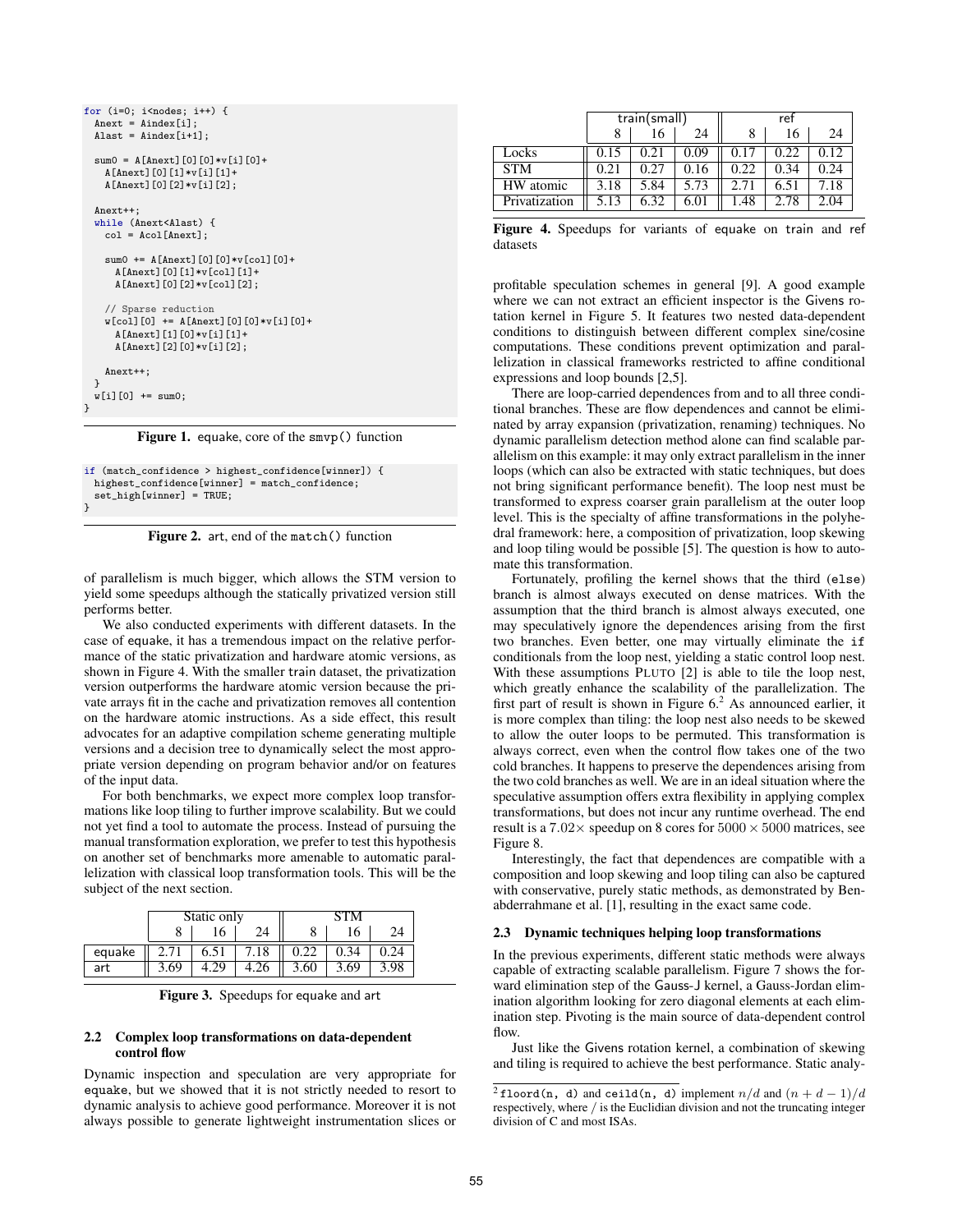for  $(k=0; k< N; k++)$  { for (i=0; i<M-1-k; i++) { if  $(A_r[i+1][k] == 0.0$  &&  $A_i[i+1][k] == 0.0$  { // Data-dependent condition, rarely executed for  $(j=k; j\le N; j++)$  {  $t1_r = A_r[i+1][j];$  $t1_i = A_i[i+1][i];$  $t2_r = A_r[i][i];$  $t2_i = A_i[i][j];$ A\_r[i][j] = t1\_r; A\_i[i][j] = t1\_i;  $A_r[i+1][j] = t2_r;$  $A_i[i+1][j] = t2_i;$ } } else if (A\_r[i][k] == 0.0 && A\_i[i][k] == 0.0) { // Data-dependent condition, rarely executed ng = sqrt(A\_r[i+1][k]\*A\_r[i+1][k] + A\_i[i+1][k]\*A\_i[i+1][k]); s\_r = A\_r[i+1][k] / ng;  $s_i = -A_i[i+1][k] / ng;$ for (j=k; j<N; j++) {  $t1_r = -s_r * A_r[i][j] - s_i * A_i[i][j];$  $t1_i = -s_r * A_i[i][j] + s_i * A_r[i][j];$  $t2_r = s_r * A_r[i+1][j] - s_i * A_i[i+1][j];$  $t2_i = s_r * A_i[i+1][j] + s_i * A_r[i+1][j];$ A\_r[i][j] = t1\_r; A\_i[i][j] = t1\_i;  $A_r[i+1][j] = t2_r;$  $A_i[i+1][j] = t2_i;$ } } else { // Most frequently executed case nm = sqrt(A\_r[i][k] \* A\_r[i][k] + A\_i[i][k] \* A\_i[i][k] +  $\mathtt{A\_r[i+1][k] \ * \ A\_r[i+1][k] \ + \ A\_i[i+1][k] \ * \ A\_i[i+1][k])} \, ;$  $nf = sqrt(A_r[i][k] * A_r[i][k] + A_i[i][k] * A_i[i][k])$ ;  $sig_r = A_r[i][k] / nf;$  $sig_i = A_i[i][k] / nf;$  $c_r = nf / nm;$  $s_r = (sig_r * A_r[i+1][k] + sig_i * A_i[i+1][k]) / nm;$  $s_i = (sig_i * A_r[i+1][k] - sig_r * -A_i[i+1][k]) / nm;$ for (j=k; j<N; j++) {  $t1_r = -s_r * A_r[i][j] - s_i * A_i[i][j] + c_r * A_r[i+1][j];$  $t1_i = -s_r * A_i[i][j] + s_i * A_r[i][j] + c_r * A_i[i+1][j];$  $t2_r = c_r * A_r[i][j] + s_r * A_r[i+1][j] - s_i * A_i[i+1][j];$  $t2_i = c_r * A_i[i][j] + s_r * A_i[i+1][j] + s_i * A_r[i+1][j];$  $A_r[i][j] = t1_r;$  $A_i[i][j] = t1_i;$  $A_r[i+1][j] = t2_r;$  $A_i[i+1][j] = t2_i;$ } } } }

Figure 5. Givens kernel

sis alone only extracts parallelism on the intermediate i loop, leading to a weak 1.5× speedup on 8 cores. Dynamic analysis amounts to speculatively assuming that diagonal elements are not null, hence that row permutations will be infrequent. Such a speculative assumption can be used to enable more aggressive loop transformations: it "virtually" eliminates the dependences due to row permutations, and enables PLUTO to discover the composition of skewing and tiling we were hoping for. The transformed loop nest follows a similar pattern as Givens, with extra conflict detection code. It may lead to sequential recomputation of the algorithm on the south-western part of the matrix defined by an offending diagonal coefficient.

Figure 8 shows the ideal results on a  $10000 \times 10000$  random matrix where pivoting is never required. Coarse grain parallelization and locality optimization through tiling yield a super-linear  $10.54\times$ speedup (both original and transformed versions are automatically and fully vectorized).

```
// Skewed and tiled outer loops
for (c0=-1; c0<=min(floord(M-2, 16), floord(N+M-3, 32)); c0++) {
  lb1 = max(max(max(0, ceild(32*c0-M+2,32)),
   ceild(32*c0-N+1, 32)), ceild(32*c0-31,64));
  ub1 = min(floord(M-2, 32), floord(32*c0+31, 32));
  // Parallel loop on coarse-grain blocks
  #pragma omp parallel for shared(c0,lb1,ub1) \
                          private(c1,c2,c3,c4,cond1,cond2)
  for (c1=lb1; c1<=ub1; c1++) {
    if (c0 \le c1) {
      for (c3=max(0,32*c1);c3<=min(M-2,32*c1+31);c3++) {
        cond1 = (A_r[c3+1][0] == 0.0 \& A_i[c3+1][0] == 0.0);<br>cond2 = (A_r[c3][0] == 0.0 \& A_i[c3][0] == 0.0);if (cond1) {
          for (c4=0;c4<=N-1;c4++) {
           t1 r = A r[c3+1][c4];t1_i = A_i[c3+1][c4];t2 r = A r[c3][c4];
            t2_i = A_i[c3][c4];A_r[c3][c4] = t1_r;
A_i[c3][c4] = t1_i;
           A_r[c3+1][c4] = t2_r;A_i[c3+1][c4] = t2_i;}
       } else if (cond2) {
          ng = sqrt(A_r[c3+1][0]*A_r[c3+1][0]+ A_i[c3+1][0]*A_i[c3+1][0]);
          s_r = A_r[c3+1][0] / ng;s_i = -A_i[c3+1][0] / ng;for (c4=0;c4<=N-1;c4++) {
            t1_r = -s_r*A_r[c3][c4] - s_i*A_i[c3][c4];
t1_i = -s_r*A_i[c3][c4] + s_i*A_r[c3][c4];
            t2_r = s_r * A_r[c3+1][c4] - s_i * A_i[c3+1][c4];t2_i = s_r * A_i[c3+1][c4] + s_i * A_r[c3+1][c4];A_r[c3][c4] = t1_r;A_i[c3][c4] = t1_i;A_r[c3+1][c4] = t2_r;A_i[c3+1][c4] = t2_i;}
        } else {
         nm = sqrt(A_r[c3][0]*A_r[c3][0]+ A_i[c3][0]*A_i[c3][0]
           + A_r[c3+1][0]*A_r[c3+1][0]
            + A_i[c3+1][0]*A_i[c3+1][0]);
          nf = sqrt(A_r[c3][0] * A_r[c3][0]+ A_i[c3][0] * A_i[c3][0]);
          sig_r = A_r[c3][0] / nf;sig_i = A_i[c3][0] / nf;c_r = nf/nm;
          s_r = (sig_r*A_r[c3+1][0] + sig_i*A_i[c3+1][0]) / nm;s_i = (sig_i * A_r[c3+1][0] - sig_r * A_i[c3+1][0]) / nm;for (c4=0;c4<=N-1;c4++) {
            t1_r = -s_r * A_r[c3][c4] - s_i * A_i[c3][c4]+ c_r*A_r[c3+1][c4];
            t1_i = -s_r * A_i[c3][c4] + s_i * A_r[c3][c4]+ c_r*A_i[c3+1][c4];
            t2_r = c_r * A_r[c3][c4] + s_r * A_r[c3+1][c4]- s_i*A_i[c3+1][c4];
            t2_i = c_r * A_i[c3][c4] + s_r * A_i[c3+1][c4]+ s_i * A_r[c3+1][c4];A_r[c3][c4] = t1_r;A_i[c3][c4] = t1_i;A_r[c3+1][c4] = t2_r;
A_i[c3+1][c4] = t2_i;
         }
       }
     }
    /* And much more */
```
Figure 6. Optimized Givens kernel (part)

In practice, the speculation always succeeds in the case of positive definite matrices.<sup>3</sup> Positive definite matrices have other interesting properties such as being nonsingular, having its largest element on the diagonal, and having all positive diagonal elements. No (partial) pivoting is necessary for a strictly column diagonally

<sup>&</sup>lt;sup>3</sup> A matrix *A* is positive definite if  $\mathbf{x}^T A \mathbf{x} > 0$  for all nonzero **x**.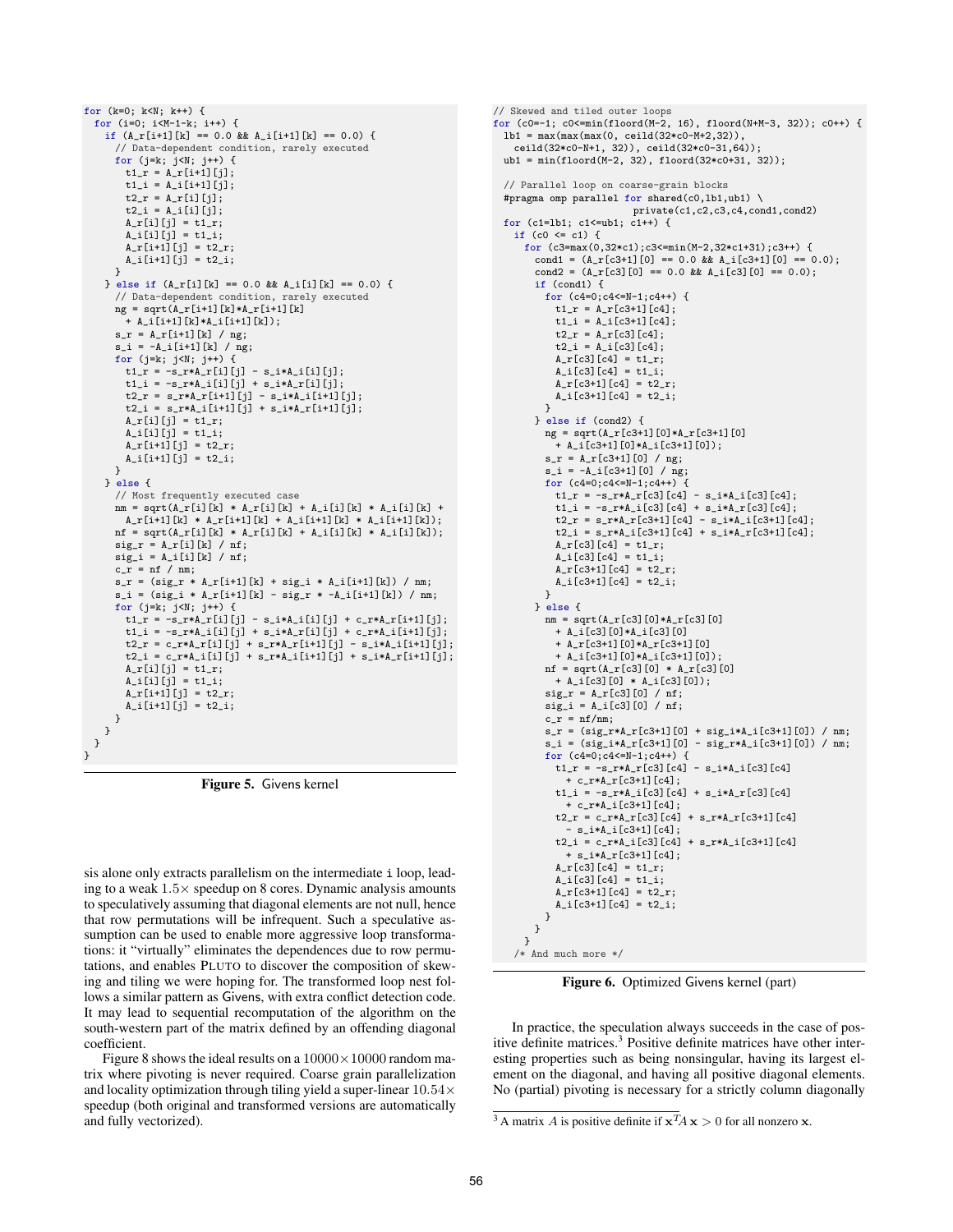```
for (k=1; k<=n-1; ++k){
 // Make sure that diagonal element is not null
 // 1st data-dependent condition
 if (a[k][k] == 0){
   \text{amax} = \text{abs}(a[k][k]);m = k;
   for (i=k+1; i<=n; i++)
    // Find the row with largest pivot
   for (i=k+1; i \le n; i++) {
     aabs = abs(a[i][k]);
     // 2nd data-dependent condition
     if (aabs > amax) {
        \text{amax} = \text{aabs}:
        m = i;}
   }
    // Row permutation
    // 3rd data-dependent condition
    if (m := k) {
     swap(b[m], b[k]);
     for (j=k; j<=n; j++) {
        swap(a[k][j], a[m][j]);
     }
   }
 }
  // Update a[][]
 for (i=k+1; i<=n; i++) {
   xfac = a[i][k] / a[k][k];for (j=k+1; j<=n; j++) {
     a[i][j] = a[i][j] - xfac*a[k][j];}
   b[i] = b[i] - xfac*b[k];}
}
```
Figure 7. Forward reduction step of Gauss-J

|         | <b>Static</b> | Synergistic |
|---------|---------------|-------------|
| Givens  |               |             |
| Gauss-J |               |             |

Figure 8. Givens and (ideal) Gauss-J speedups on the 8-core target

dominant matrix when performing Gaussian elimination or LU factorization. Fortunately, many matrices that arise in finite element methods are diagonally dominant: Figure 9 shows the speedups of Gauss-J running on different matrices of the Harwell-Boeing collection. Performance variations are due to the matrix size and misspeculations.

|           | Synergistic | <b>Misspeculations</b> | Size               |
|-----------|-------------|------------------------|--------------------|
| bcsstruc2 | 2.72        |                        | $1806 \times 1806$ |
| watt      | 2.96        |                        | $1856 \times 1856$ |
| oilgen    | 3.54        |                        | $2205 \times 2205$ |
| econaus   | 0.83        | 11                     | $2529 \times 2529$ |
| psmigr    | 4.46        |                        | $3140 \times 3140$ |
| gemat11   | 0.88        | 2429                   | $4929 \times 4929$ |

Figure 9. Gauss-J speedups on the 8-core target, with different Harwell-Boeing matrices

### 3. Towards Synergistic Transformations and Dynamic Analyses

The previous experiments show that loop transformations can be very profitable on dynamic, data-dependent control flow. Sometimes, conservative results of static analyses are sufficient to enable these transformations and achieve scalable parallelism. But our point is not to oppose static and dynamic methods. It is much more interesting to study the impact of dynamic information on the effectiveness of loop nest transformations, and to exploit static analysis knowledge to focus the dynamic analysis effort.

The Gauss-J kernel shows that excellent results can be expected when operating dynamic analyses (inspection, speculation) and aggressive loop nest optimizations in synergy. Indeed, we expect that the benefits of static and dynamic methods can nurture each other in a large number of parallelization and loop transformation problems. Under conservative analysis hypotheses, it may be possible to transform the control flow to generate more efficient dynamic analysis code; the result of these analyses may authorize bolder hypotheses on the dependences (speculative or not), which in turn open for more aggressive loop transformations.

Our study is still too preliminary to demonstrate the effective profitability of such a synergistic approach on full applications. However, it is already possible to sketch the principles of a polyhedral compilation framework embedding dynamic information into its search space construction, and generating inspection, conflict detection and/or recovery code automatically (and on demand).

The polyhedral framework captures three important components of the semantics of a loop nest in a rich, algebraic framework. These components are the iteration domains (the set of loop iterations) of all statements, the access functions for all array references in these statements, and multidimensional scheduling functions to capture the relative ordering of the statement iterations. These three components are represented as systems of affine inequalities (unions of convex polyhedra). Affine transformations are pushing their way into production compilers, including GCC [13] and IBM XL, leveraging two unique advantages:

- arbitrarily complex compositions of loop transformations can be represented, while offering a flexible framework to validate their legality [5];
- well-structured search spaces can be built, allowing the design effective heuristics to derive such complex sequences of loop transformations automatically, addressing the parallelism and locality interplay of modern architectures [2,4].

The recent work of Benabderrahmane et al. extends the applicability of the polyhedral framework to data-dependent control flow [1], but it still relies on conservative results from static analysis. There is a clear opportunity to refine the set of affine dependence constraints defining the search space of affine transformations. The main challenge is to capture the *outcome* of the datadependent condition of an inspection or conflict detection slice. The condition itself cannot be precisely characterized statically (otherwise there would be no justification for dynamic analysis); but it has been generated by a previous compilation pass that can be designed to retain the causal relation between the outcome of the condition and the presence of a dependence constraint over a specific set of statement instances.

For example, considering Gauss-J again, a negative outcome of the first data-dependent condition  $a[k]$ [k] == 0 guarantees the absence of any dependence involving the row-swapping statements. This is the very speculative hypothesis that enabled loop tiling, improving locality and reducing synchronization overhead.

Since dynamic techniques can also benefit from loop transformations to become more effective and mitigate their intrinsic overhead, it would be ideal to derive the inspection, conflict detection or recovery code from the assumptions made in the polyhedral representation itself. For example, a parallelization heuristic may choose to weight dependences according to their likelihood to occur at runtime (based on profile data), and to ignore some of these depen